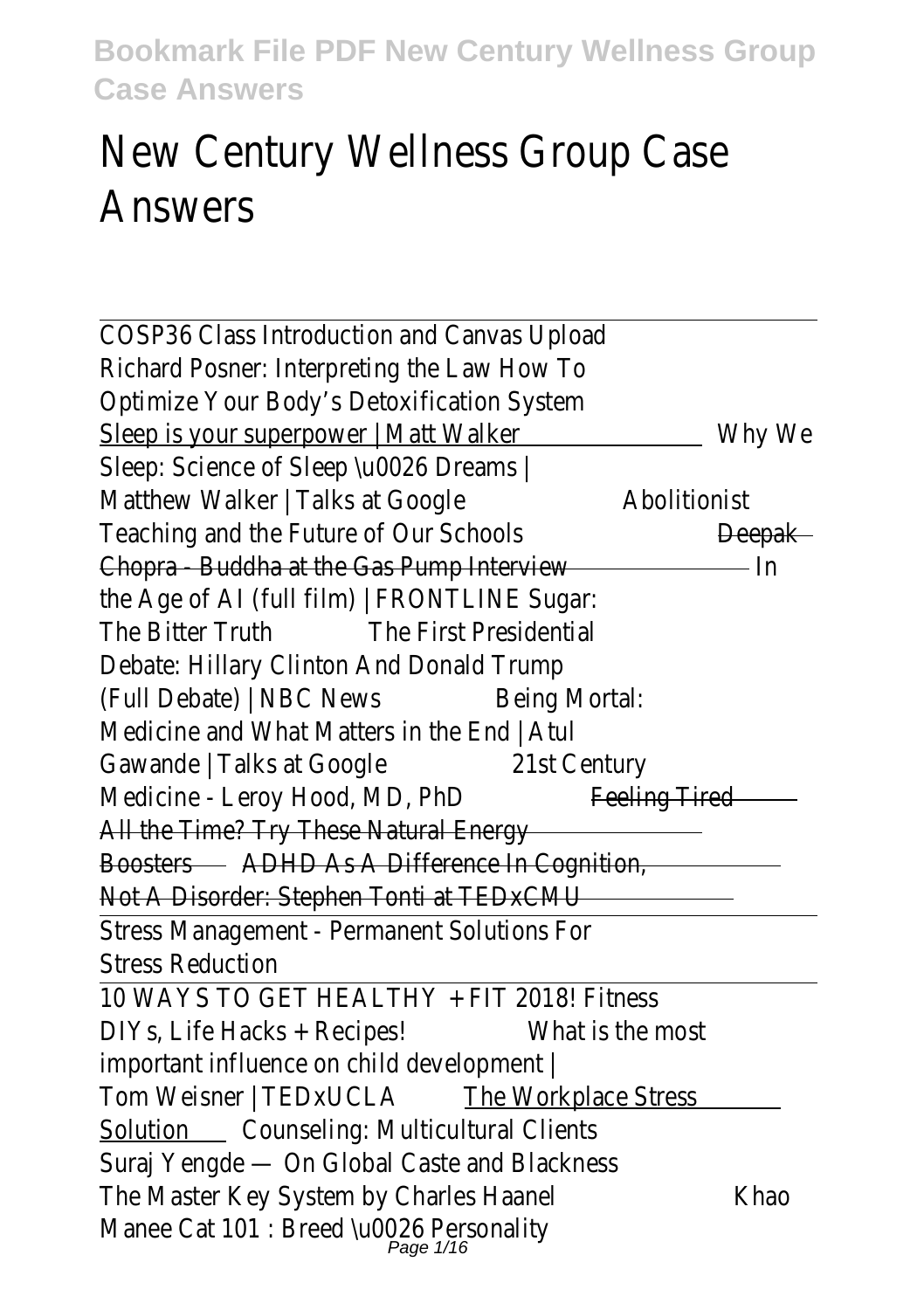History of Direct Selling Business in Hindi | History of Network Marketing in Hindihe Second World War: The Hitler You Ronen Bergman on the Israeli Military Richard Branson: Advice for Entrepreneurs | Big Think Managing Stress - Brainsmart - BBC New Century Wellness Group Case As per the background given in Task 1, It is stated that New Century Wellness Group is a Medical care clinic, and its primary objective is to provide preventive medical facilities and medicines as well as traditional medical care through their holistic approach.

Capstone Case: New Century Wellness Group | My Assignment ...

New Century Wellness Group Case Study. Posted on 2017-07-03 in News. Download Solution: Click to Download Solution Solution File Name: NCWG\_12CCC.doc Unzip Password: prestobear.com. Problem: The New Century Wellness Group (NCWG) Information Management System (IMS) maintains cutting-edge knowledge and skill in several functional areas, as follows: – HealthCare Education – Insurance ...

New Century Wellness Group Case Study - Student Assignment ... Capstone Case: New Century Wellness Group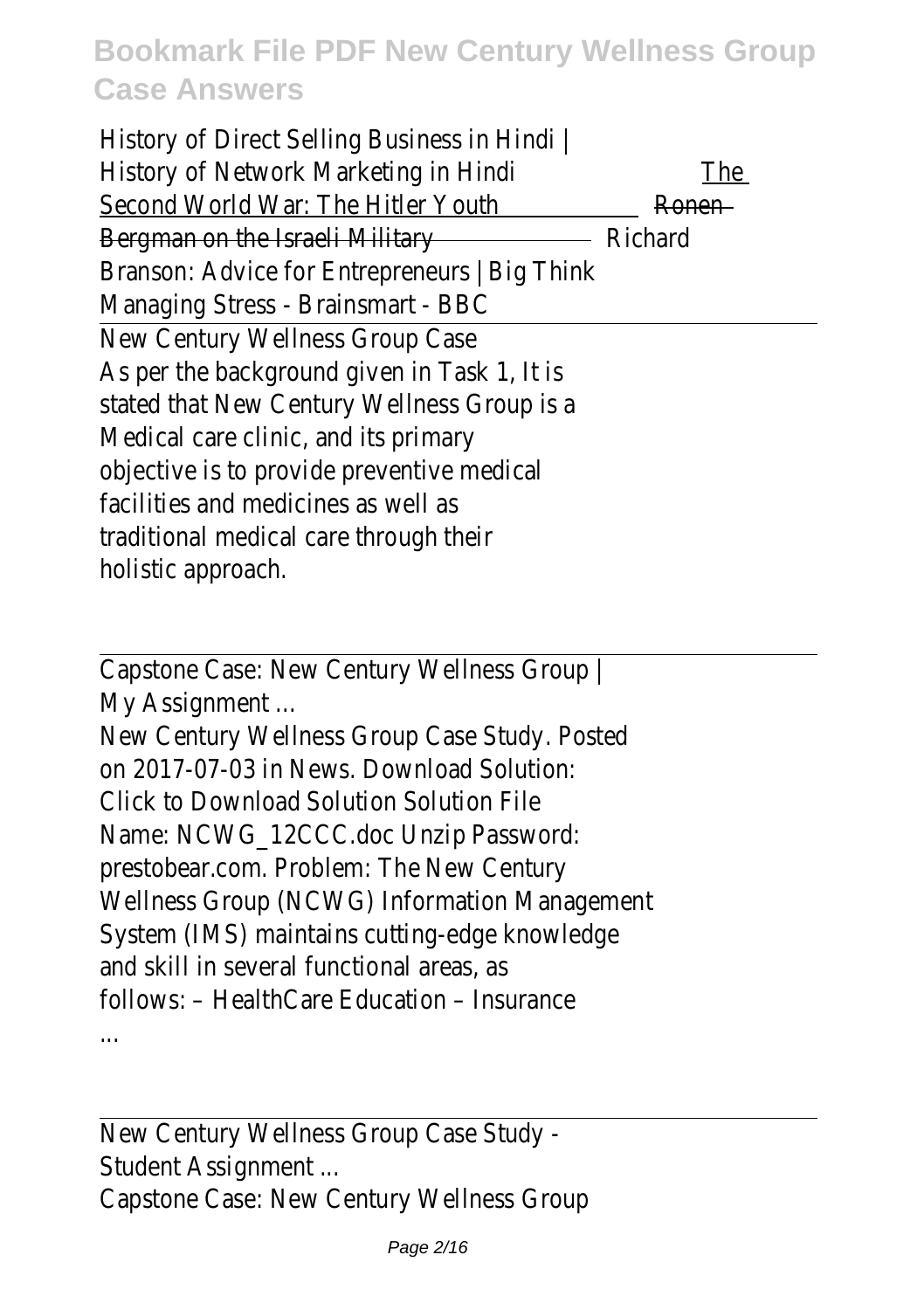Doctor Jones and Doctor Garcia recently decided that the practice needs a modern informa-tion system to support its business and health information management needs. The new system would replace a mix of paper-based and legacy systems.

Capstone Case: New Century Wellness Group– Capstone Case: New Century Wellness Group New Century Wellness Group offers a holistic approach to healthcare with an emphasis on preventive medicine as well as traditional medical care. In your role as an IT consultant, you will help New Century develop a new information system. Background New Century Wellness Group is interested in a new information system to support its business and health ...

Capstone Case: New Century Wellness Group – My Assignment ...

Capstone Case: New Century Well ness Group New Cenrury Wellness Group offers a holistic approach to healthcare with an emphasis on preventive medicine as well as traditional medical care. In your role as an IT consultant, you

New century wellness group - Nursing Essays **Writers**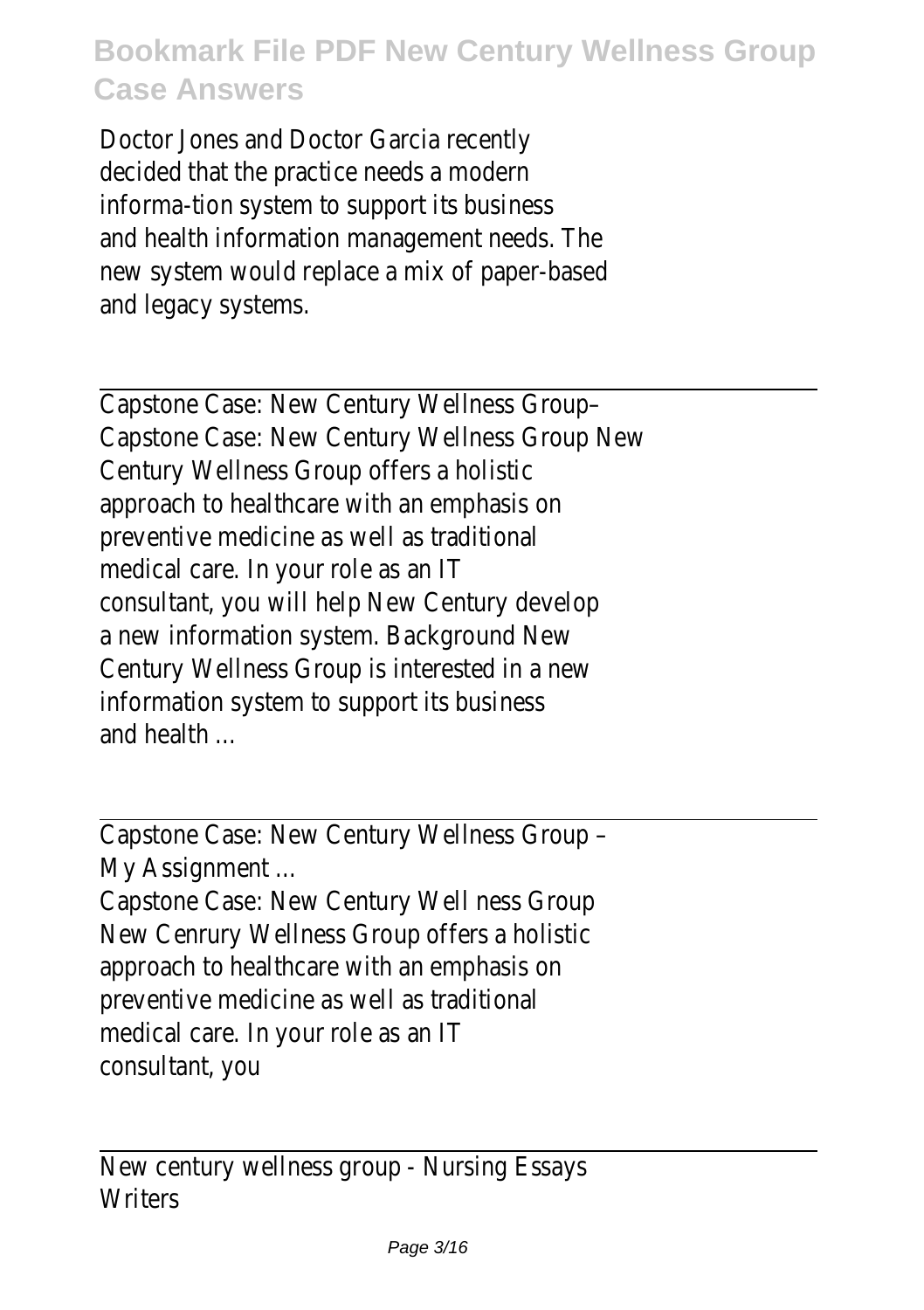New Century Wellness Group can provide a broad range of services. We have expanded to include four primary care physicians, a nurse practitioner, four physical therapists, a registered nutritionist, eight nurses and eight support staff as to provide the best care and service to our patients.

#### Business Profile

New Century Wellness Group Case Answers retired site pbs programs pbs. everstart lead acid marine rv battery group 24dc. databases university libraries the university of new. murtha cullina llp new england business law firm. health yahoo lifestyle. why mass shootings keep happening esquire. beliefnet news top religious news from around the world. daoism new world encyclopedia. health and ...

New Century Wellness Group Case Answers New Century Wellness Group offers a holistic approach to healthcare with an emphasis on preventive medicine as well as traditional medical care. In our role as an IT consultants, we will help New Century develop a new information system. Capstone Case Study : New Century Wellness Group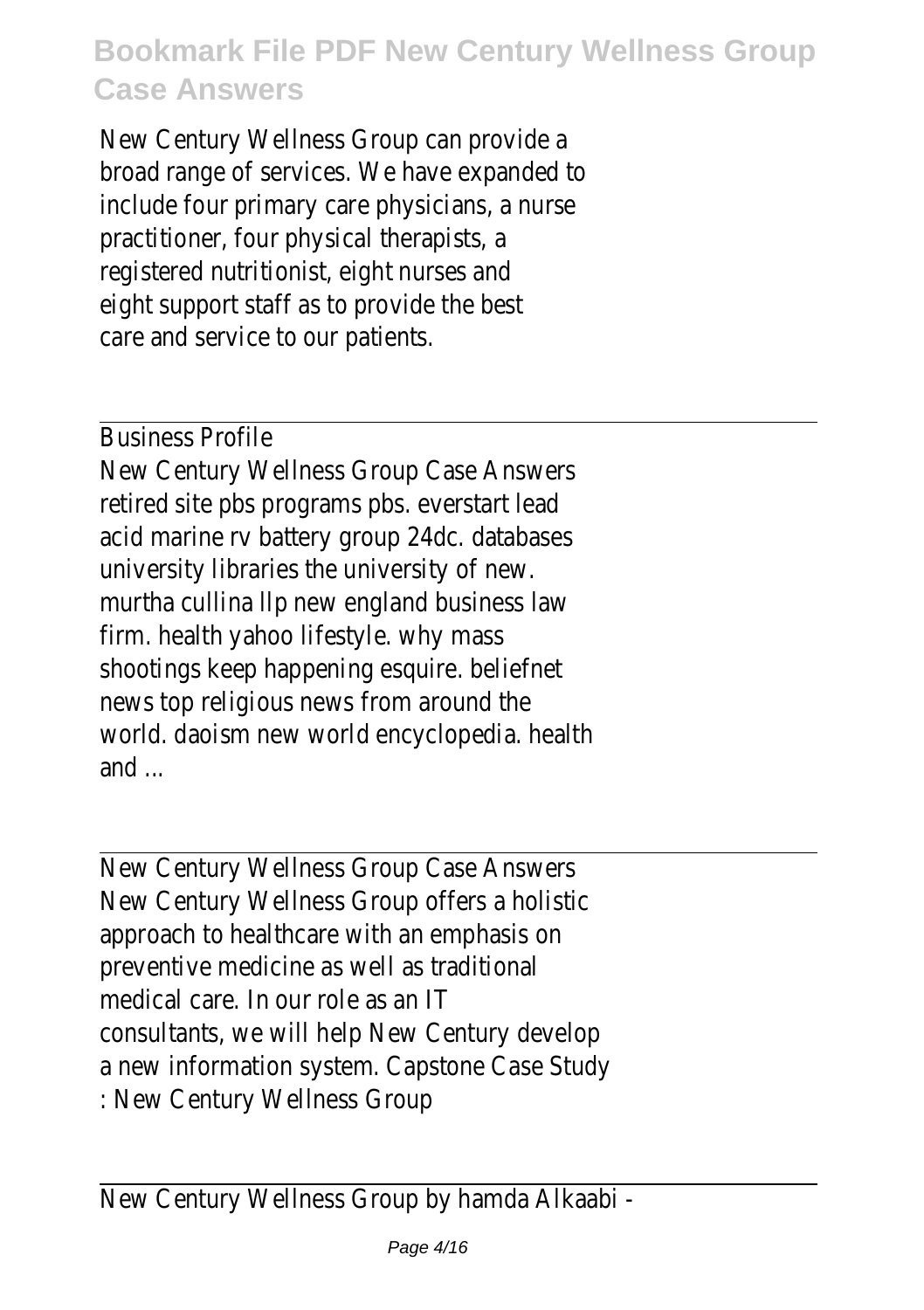Prezi

Ballesteros, Johnson, Rutledge, Sterdivant New Century Wellness Group - Chapter 4 Ms. Melody Johnson CIST 2921 – IT Analysis Design & Project Management October 1, 2020 New Century Wellness Group - Chapter 4 1. Review the organization chart you prepared in Chapter 1 and determine who should be on the JAD team, and why.

New Century Wellness Group \u2013 Chapter 4.docx ...

Business Profile: New Century Wellness Group is a healthcare system which shows emphasis on preventive medicine, fitness, along with traditional medical care. NCWG has one location and plans to open another clinic.

New Century Wellness Group - PROJECT NEW CENTURY WELLNESS ...

Capstone Case: 1 Business Profile: New Century Wellness Group offers a holistic approach to health care with an emphasis on preventive medicine as well as traditional medical care. The company was founded ten years ago by to internal medicine specialists. NCWG has some competition, but no others offer the same range of services. They employ over 20 staff and service a client-base of 8,000 ...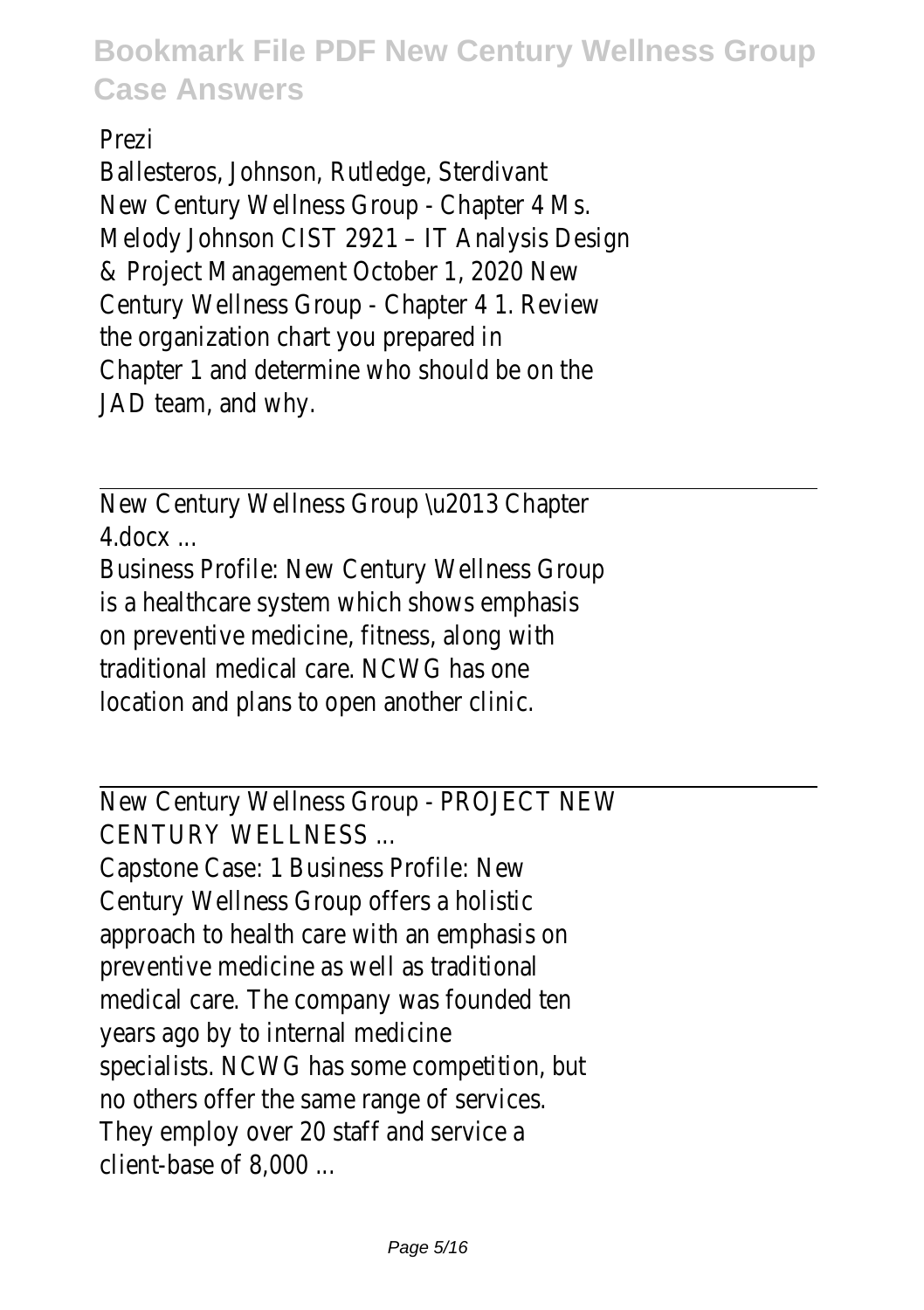Chapter 1 Capstone Case: New Century Wellness Group ...

New Century Wellness Group (Use Case Diagram (UML)) Use Creately's easy online diagram editor to edit this diagram, collaborate with others and export results to multiple image formats. We were unable to load the diagram. You can edit this template and create your own diagram.

New Century Wellness Group | Editable UML Use Case Diagram ...

Capstone Case: New Century Well ness Group New Cenrury Wellness Group offers a holistic approach to healthcare with an emphasis on preventive medicine as well as traditional medical care. In your role as an IT consultant, you

New century wellness group | UK Essays **Writers** Capstone Case: New Century Wellness GroupDoctor Jones and Doctor Garcia recently decided that the practice needs a modern informa-tion system to support its business and health information management needs. The new system would replace a mix of paper-based and legacy systems. Dr. Jones asked you to design an informa-tion system that could support the clinic's current operations and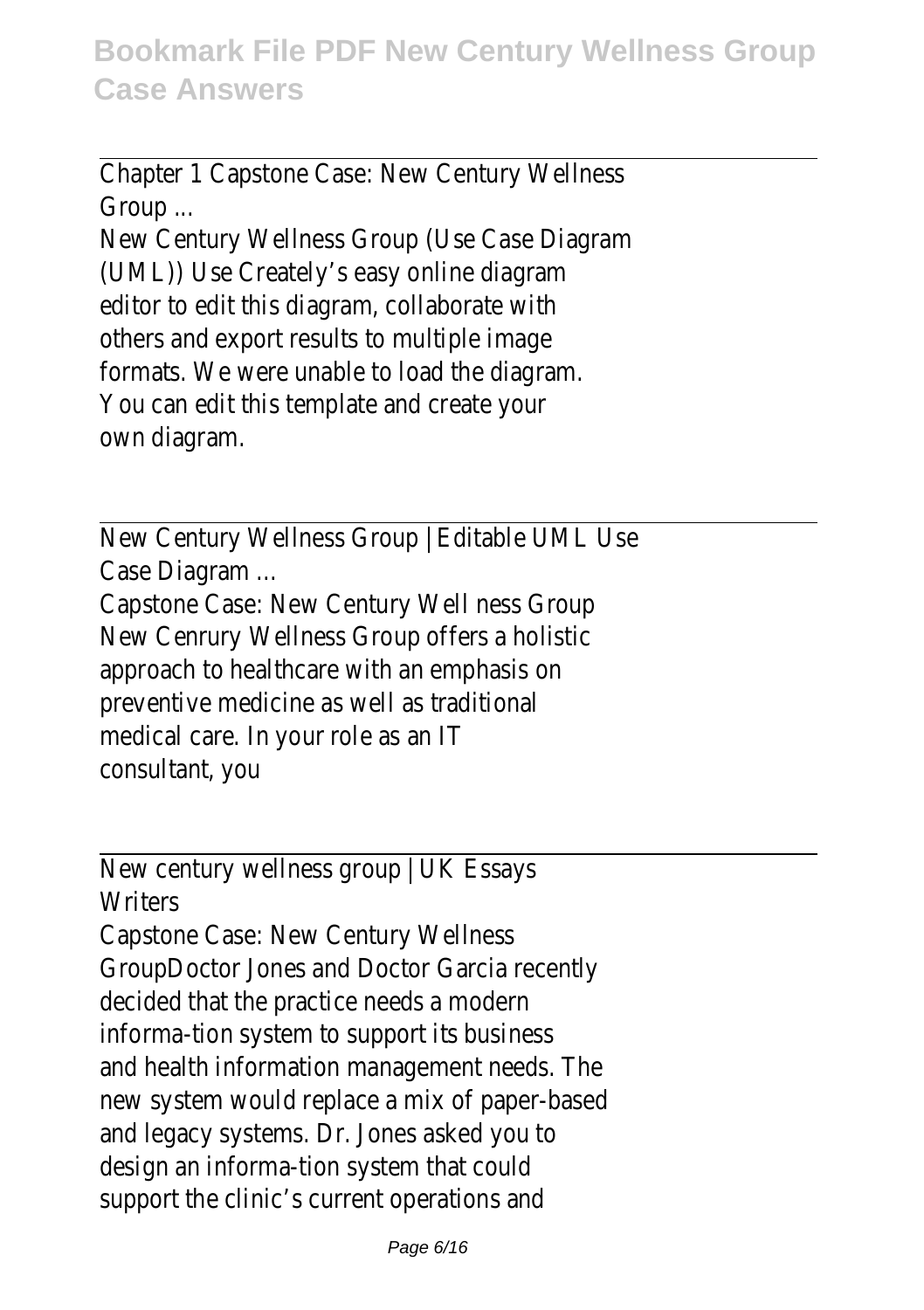future ...

[Recommended] - Capstone Case: New Century Wellness Group ...

Capstone Case: New Century Well ness GroupNew Cenrury Wellness Group offers a holistic approach to healthcare with an emphasis onpreventive medicine as well as traditional medical care. In your role as an IT consultant, youwill help New Century develop a new information system.BackgroundThe New Cenrury partners accepted your interface, output, input, and data designs and […]

Capstone Case: New Century Well ness GroupNew Cenrury ...

Capstone Case: New Century Well ness Group New Cenrury Wellness Group offers a holistic approach to healthcare with an emphasis on preventive medicine as well as traditional medical care. In your role as an IT consultant, you

New Century Wellness Group - Essay Cops New Century Wellness Group New Century Wellness Group offers a holistic approach to healthcare with an emphasis on preventive medicine as well as traditional medical care. In your role as an IT consultant, you will help New Century develop a new information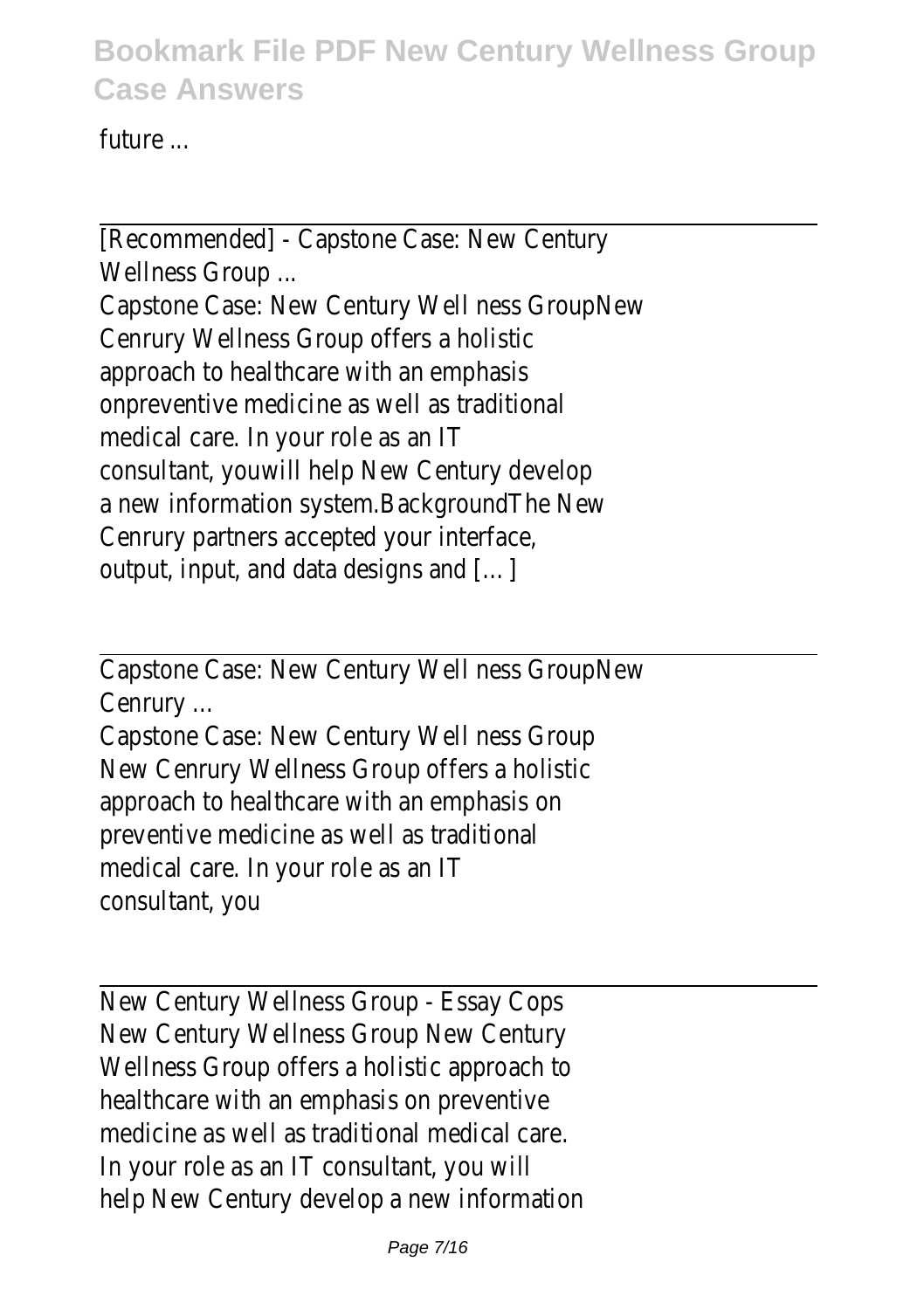system.

Solved: New Century Wellness Group New Century Wellness Gr ...

Currently, New Century accepts insurance plans from 25 licensed health insurance providers New Century is also considering opening another location, near a new medical center (continues) Capstone Case: New Century Wellness Group Doctor Jones and Doctor Garcia recently decided that the practice needs a modern informa ion system would replace a mix of paper-based and legacy systems.

Solved: Capstone Case: New Century Wellness Group New Cent ...

Blog. Oct. 5, 2020. Find a certified presentation designer for your next project on Prezi; Oct. 2, 2020. Home office setup: 5 ways to create a space for WFH

COSP36 Class Introduction and Canvas Upload Richard Posner: Interpreting the Law How To Optimize Your Body's Detoxification System Sleep is your superpower | Matt Walkerhy We Sleep: Science of Sleep \u0026 Dreams | Matthew Walker | Talks at Googloolitionist Teaching and the Future of Our Schoolseepak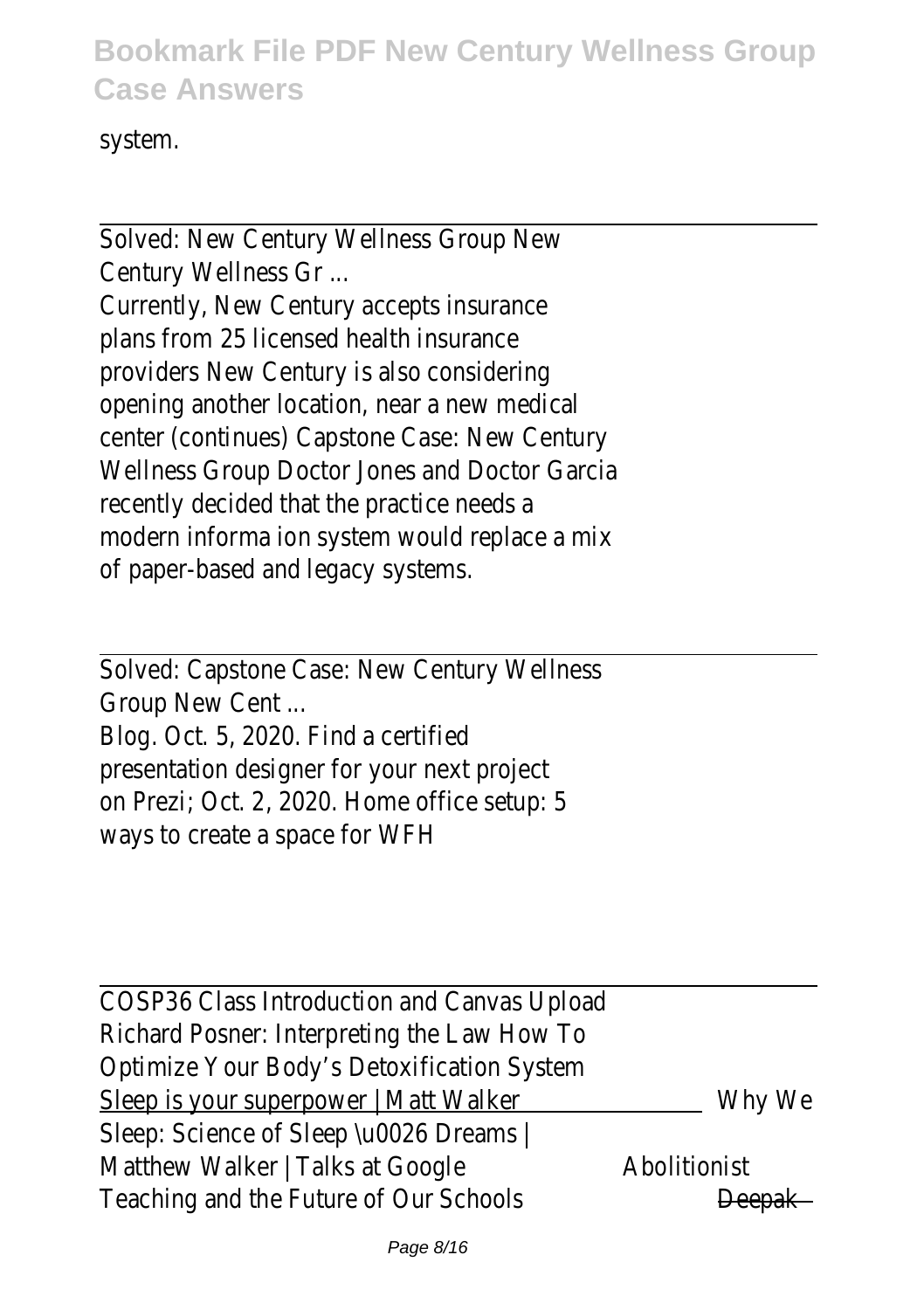Chopra - Buddha at the Gas Pump Interview the Age of AI (full film) | FRONTLINE Sugar: The Bitter Truth The First Presidential Debate: Hillary Clinton And Donald Trump (Full Debate) | NBC NewBeing Mortal: Medicine and What Matters in the End | Atul Gawande | Talks at Googl@1st Century Medicine - Leroy Hood, MD, Phpeling Tired All the Time? Try These Natural Energy BoostersADHD As A Difference In Cognition, Not A Disorder: Stephen Tonti at TEDxCMU Stress Management - Permanent Solutions For Stress Reduction

10 WAYS TO GET HEALTHY + FIT 2018! Fitness DIYs, Life Hacks + Recipes!What is the most important influence on child development | Tom Weisner | TEDxUCLA e Workplace Stress Solution Counseling: Multicultural Clients Suraj Yengde — On Global Caste and Blackness The Master Key System by Charles Haakheao Manee Cat 101 : Breed \u0026 Personality History of Direct Selling Business in Hindi | History of Network Marketing in Hindihe Second World War: The Hitler Yout Ronen Bergman on the Israeli Military Richard Branson: Advice for Entrepreneurs | Big Think Managing Stress - Brainsmart - BBC New Century Wellness Group Case As per the background given in Task 1, It is stated that New Century Wellness Group is a Medical care clinic, and its primary objective is to provide preventive medical facilities and medicines as well as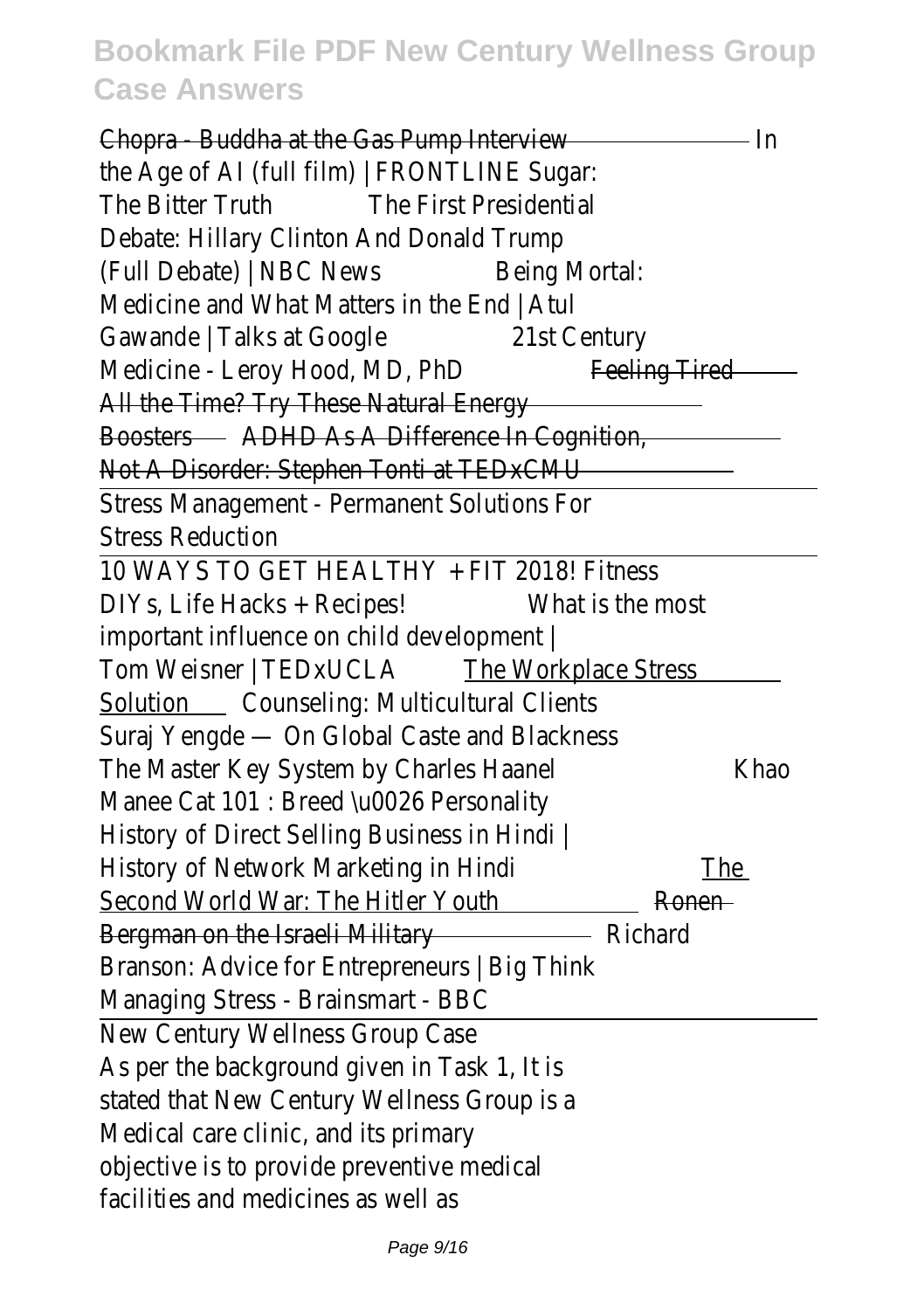traditional medical care through their holistic approach.

Capstone Case: New Century Wellness Group | My Assignment ... New Century Wellness Group Case Study. Posted on 2017-07-03 in News. Download Solution: Click to Download Solution Solution File Name: NCWG\_12CCC.doc Unzip Password: prestobear.com. Problem: The New Century Wellness Group (NCWG) Information Management System (IMS) maintains cutting-edge knowledge and skill in several functional areas, as follows: – HealthCare Education – Insurance ...

New Century Wellness Group Case Study - Student Assignment ...

Capstone Case: New Century Wellness Group Doctor Jones and Doctor Garcia recently decided that the practice needs a modern informa-tion system to support its business and health information management needs. The new system would replace a mix of paper-based and legacy systems.

Capstone Case: New Century Wellness Group– Capstone Case: New Century Wellness Group New Century Wellness Group offers a holistic approach to healthcare with an emphasis on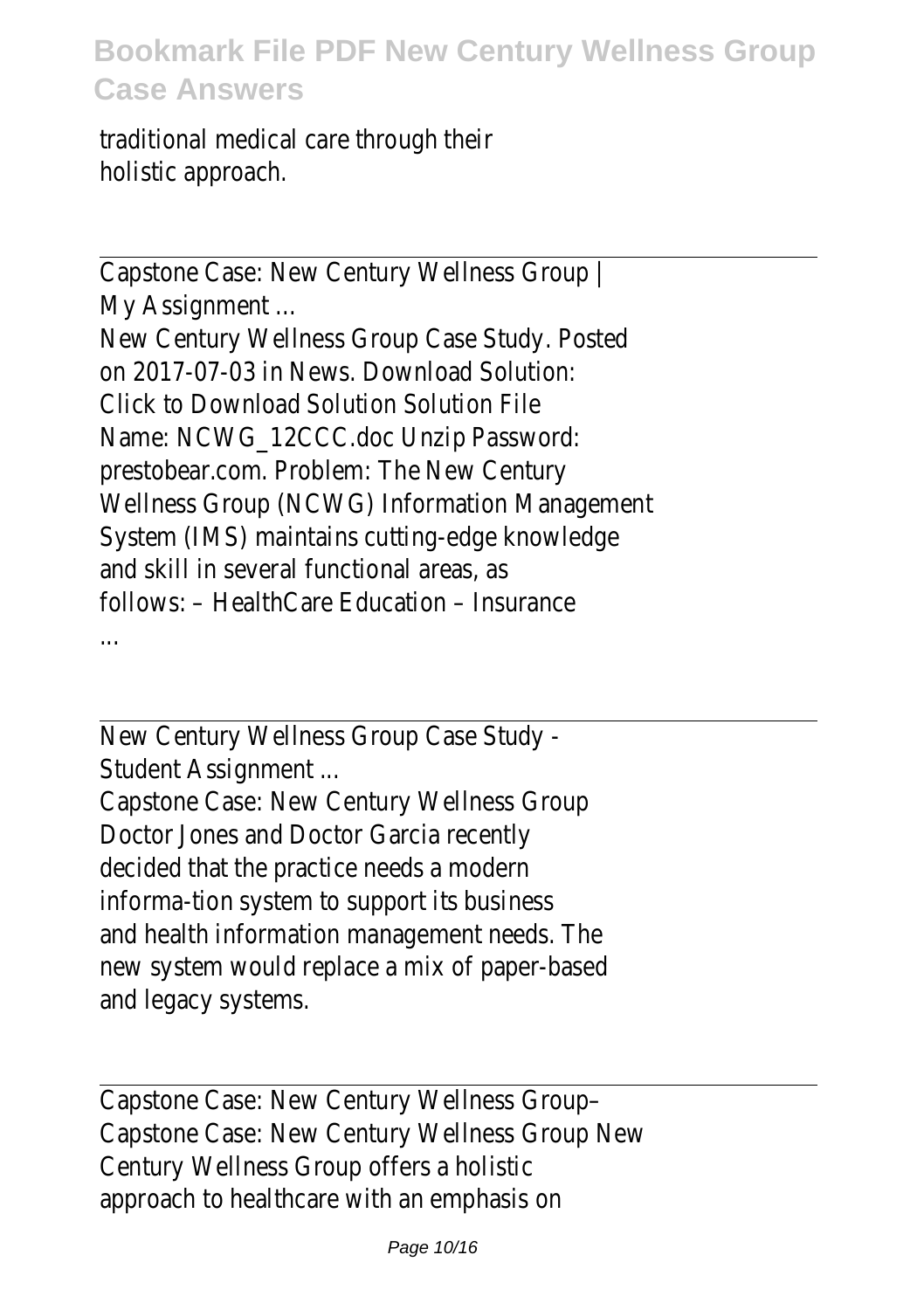preventive medicine as well as traditional medical care. In your role as an IT consultant, you will help New Century develop a new information system. Background New Century Wellness Group is interested in a new information system to support its business and health ...

Capstone Case: New Century Wellness Group – My Assignment ...

Capstone Case: New Century Well ness Group New Cenrury Wellness Group offers a holistic approach to healthcare with an emphasis on preventive medicine as well as traditional medical care. In your role as an IT consultant, you

New century wellness group - Nursing Essays **Writers** 

New Century Wellness Group can provide a broad range of services. We have expanded to include four primary care physicians, a nurse practitioner, four physical therapists, a registered nutritionist, eight nurses and eight support staff as to provide the best care and service to our patients.

Business Profile New Century Wellness Group Case Answers retired site pbs programs pbs. everstart lead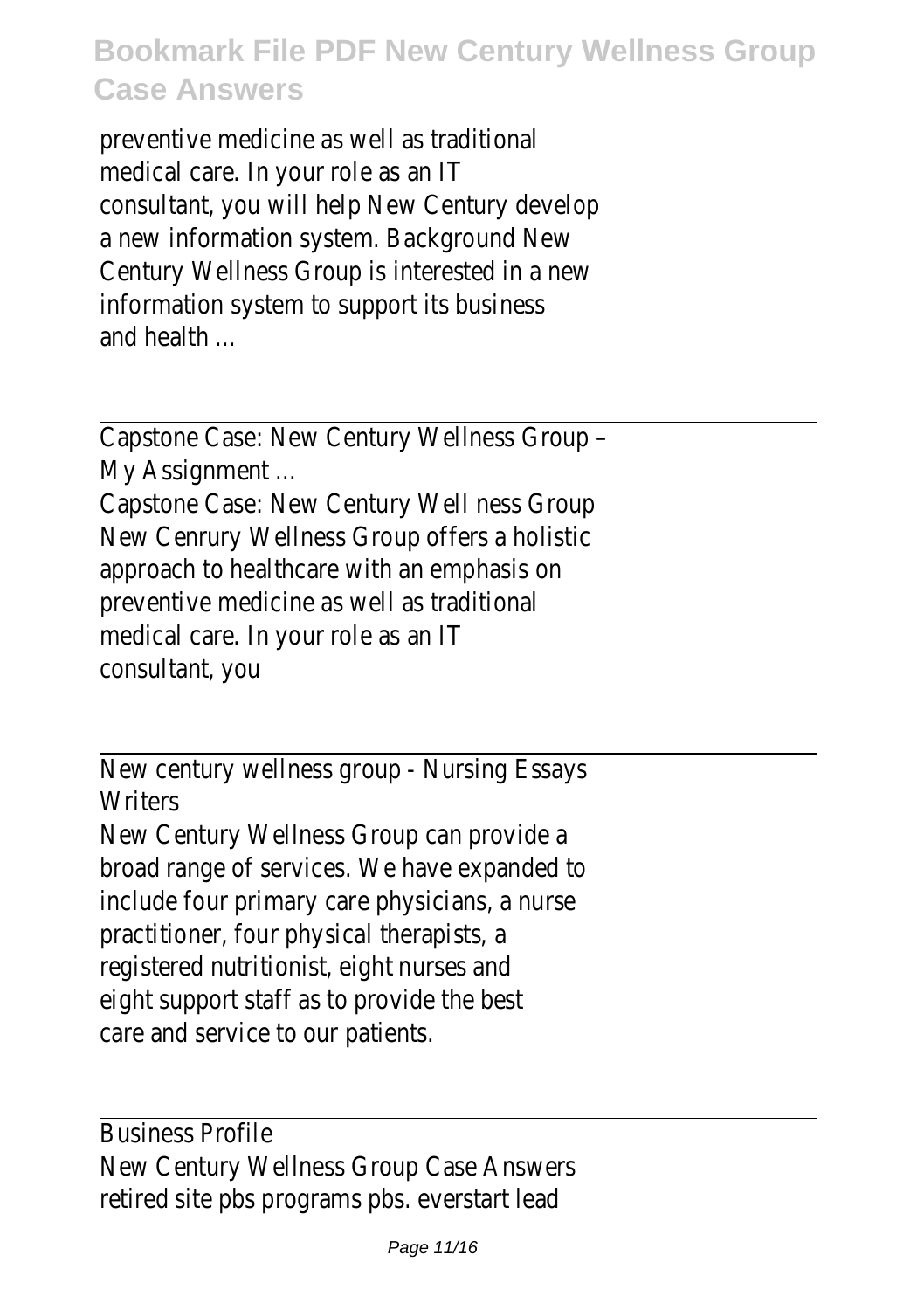acid marine rv battery group 24dc. databases university libraries the university of new. murtha cullina llp new england business law firm. health yahoo lifestyle. why mass shootings keep happening esquire. beliefnet news top religious news from around the world. daoism new world encyclopedia. health and ...

New Century Wellness Group Case Answers New Century Wellness Group offers a holistic approach to healthcare with an emphasis on preventive medicine as well as traditional medical care. In our role as an IT consultants, we will help New Century develop a new information system. Capstone Case Study : New Century Wellness Group

New Century Wellness Group by hamda Alkaabi - Prezi

Ballesteros, Johnson, Rutledge, Sterdivant New Century Wellness Group - Chapter 4 Ms. Melody Johnson CIST 2921 – IT Analysis Design & Project Management October 1, 2020 New Century Wellness Group - Chapter 4 1. Review the organization chart you prepared in Chapter 1 and determine who should be on the JAD team, and why.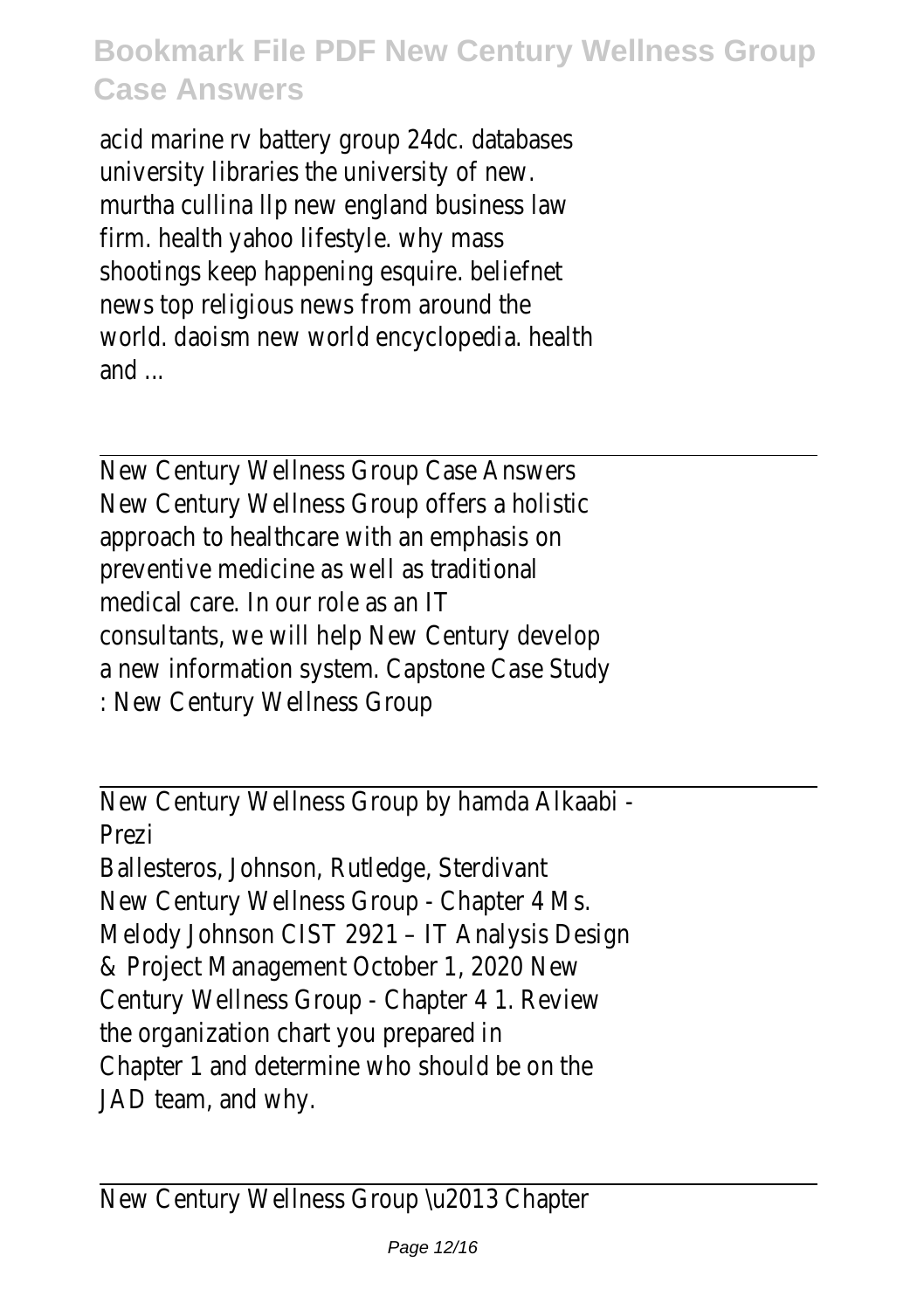4.docx ...

Business Profile: New Century Wellness Group is a healthcare system which shows emphasis on preventive medicine, fitness, along with traditional medical care. NCWG has one location and plans to open another clinic.

New Century Wellness Group - PROJECT NEW CENTURY WELLNESS ...

Capstone Case: 1 Business Profile: New Century Wellness Group offers a holistic approach to health care with an emphasis on preventive medicine as well as traditional medical care. The company was founded ten years ago by to internal medicine specialists. NCWG has some competition, but no others offer the same range of services. They employ over 20 staff and service a client-base of 8,000 ...

Chapter 1 Capstone Case: New Century Wellness Group ...

New Century Wellness Group (Use Case Diagram (UML)) Use Creately's easy online diagram editor to edit this diagram, collaborate with others and export results to multiple image formats. We were unable to load the diagram. You can edit this template and create your own diagram.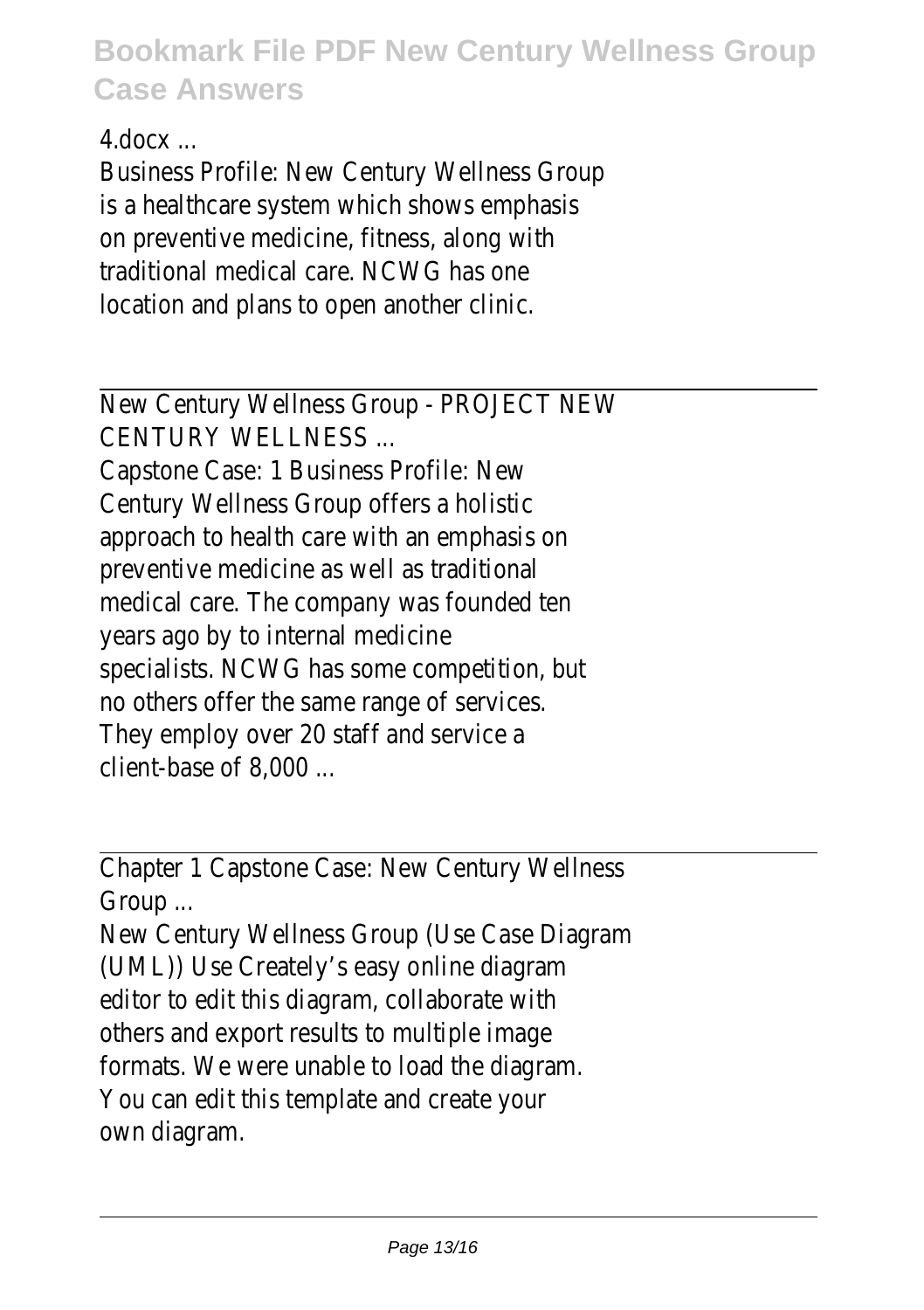New Century Wellness Group | Editable UML Use Case Diagram ...

Capstone Case: New Century Well ness Group New Cenrury Wellness Group offers a holistic approach to healthcare with an emphasis on preventive medicine as well as traditional medical care. In your role as an IT consultant, you

New century wellness group | UK Essays **Writers** Capstone Case: New Century Wellness GroupDoctor Jones and Doctor Garcia recently decided that the practice needs a modern informa-tion system to support its business and health information management needs. The new system would replace a mix of paper-based and legacy systems. Dr. Jones asked you to design an informa-tion system that could support the clinic's current operations and future ...

[Recommended] - Capstone Case: New Century Wellness Group ...

Capstone Case: New Century Well ness GroupNew Cenrury Wellness Group offers a holistic approach to healthcare with an emphasis onpreventive medicine as well as traditional medical care. In your role as an IT consultant, youwill help New Century develop a new information system.BackgroundThe New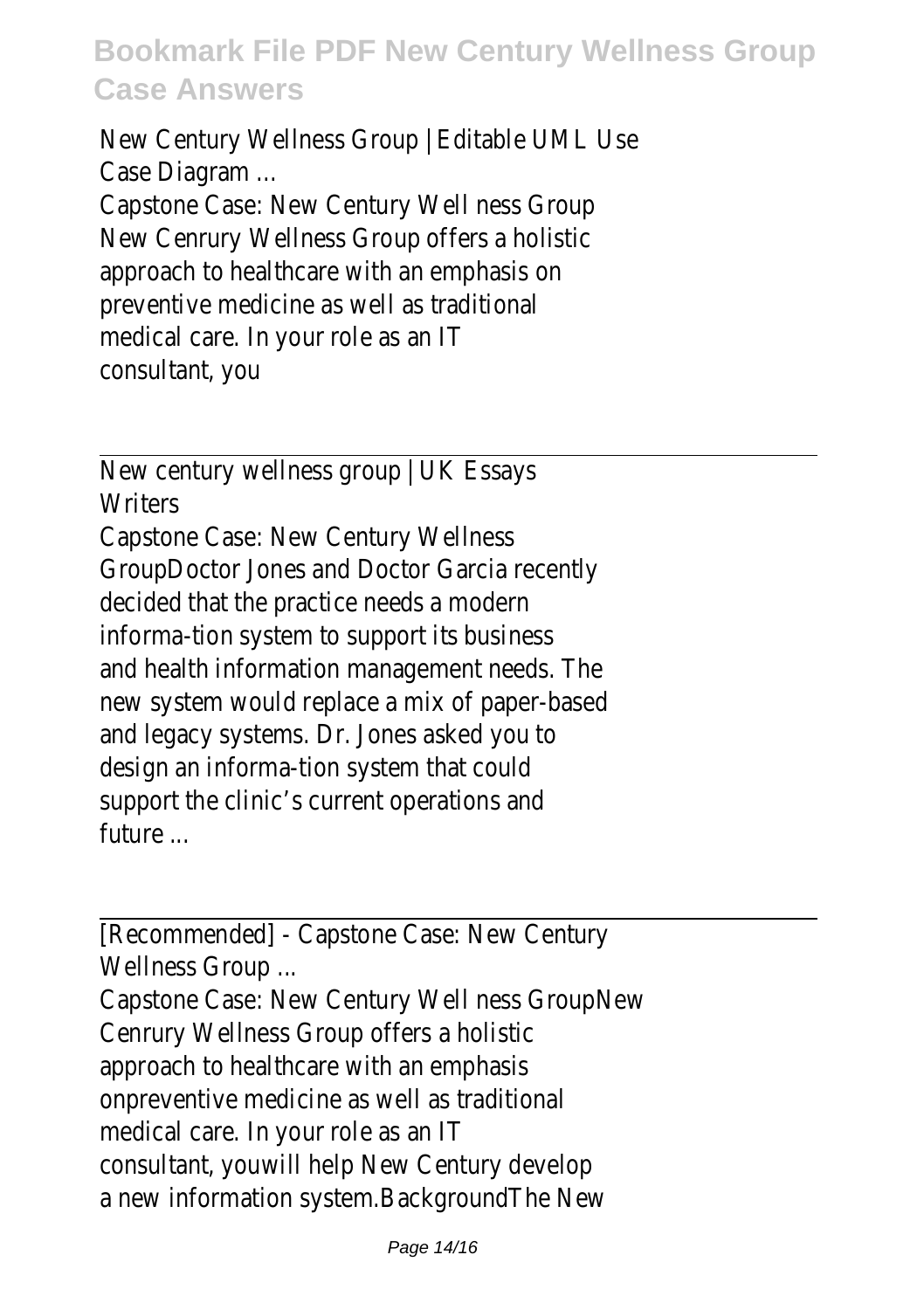Cenrury partners accepted your interface, output, input, and data designs and […]

Capstone Case: New Century Well ness GroupNew Cenrury ...

Capstone Case: New Century Well ness Group New Cenrury Wellness Group offers a holistic approach to healthcare with an emphasis on preventive medicine as well as traditional medical care. In your role as an IT consultant, you

New Century Wellness Group - Essay Cops New Century Wellness Group New Century Wellness Group offers a holistic approach to healthcare with an emphasis on preventive medicine as well as traditional medical care. In your role as an IT consultant, you will help New Century develop a new information system.

Solved: New Century Wellness Group New Century Wellness Gr ...

Currently, New Century accepts insurance plans from 25 licensed health insurance providers New Century is also considering opening another location, near a new medical center (continues) Capstone Case: New Century Wellness Group Doctor Jones and Doctor Garcia recently decided that the practice needs a